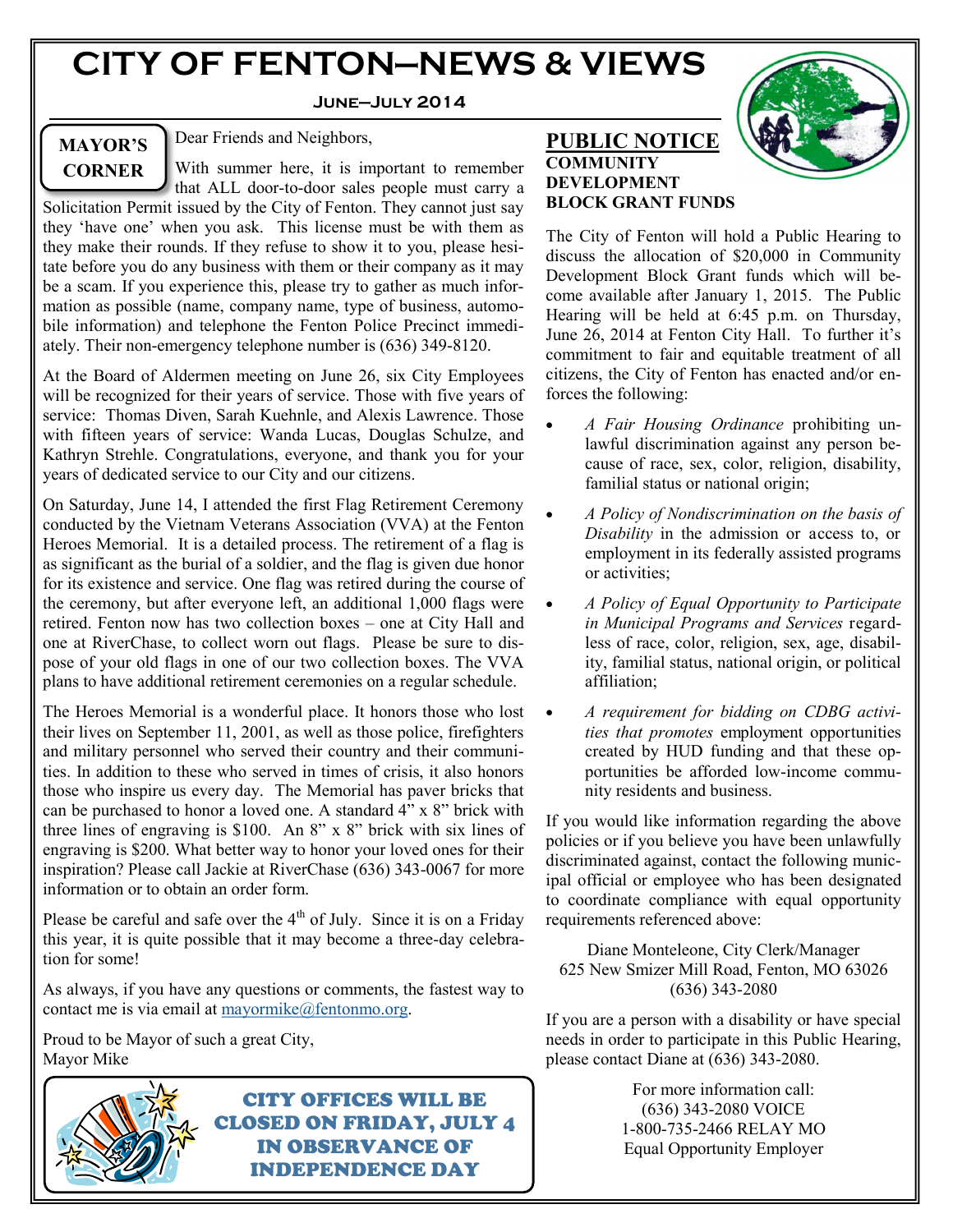June—July 2014

# **PLANNING & ZONING COMMISSION PUBLIC HEARING**

On **Tuesday, July 1, 2014,** the Planning & Zoning Commission will hold a Public Hearing at **7:00 p.m.** during their regularly scheduled meeting at City Hall to consider the following:



### **OLD BUSINESS:**

**None**

PAGE 2

#### **NEW BUSINESS:**

- $\checkmark$  A Petition by Farnsworth Group, Inc., representing Commerce Bank, requesting a Special Use Permit to locate an outdoor, freestanding ATM with a drivethrough at 946 S. Highway Drive. The parcel is zoned "HP-1" Hospitality Park – Hotel, Restaurant, Entertainment Business Park District.
- A Petition by Sherri Johanns of Capone's Southside Cucina requesting a Special Use Permit for outdoor dining at 544 Gravois Road. The parcel is zoned "OT -2" Olde Towne Family Entertainment/Commercial Zone District.

### **SITE PLAN REVIEW:**

- $\checkmark$  A Petition by The Summit at Gravois Bluffs, LLC, for Site Plan Review of a proposed new  $6,000(+/-)$ square-foot commercial building at 750 Gravois Bluffs Boulevard. The property is zoned "C-1" Commercial Zone District.
- $\checkmark$  A Petition by The Summit at Gravois Bluffs, LLC, for Site Plan Review of proposed new commercial buildings containing a total of  $85,000(+/-)$  square feet at 758 Gravois Bluffs Boulevard. The property is zoned "C-1" Commercial Zone District.

For more information, please call Community Development at (636) 349-8110.

# **CONCRETE STREET SLAB AND SIDEWALK REPAIR UPDATE**



The work for the 2014 slab replacement is in full swing. The contractor is currently working in San Simeon Subdivision. Please be patient and observe detour routes that are in place. This affords the contractor the ability

to complete the work at a quicker pace.

### **MSD CONSTRUCTION UPDATE**

The MSD sanitary replacement project continues to progress. It is anticipated that tunneling operations under Ferry Street will begin in late June or early July. Once this work starts, Ferry Street will be closed at Water Street to allow



room for the contractor to perform the tunneling. Detour signs will be in place to direct traffic around this area. Restoration of the park is underway. Please use caution while in the area of construction.

# **NEW BUSINESS CORNER**

The following businesses have applied for an Occupancy Permit and are plan- $\sum_{n=1}^{\infty}$ ning on calling Fenton "home":



**3-D, LLC**

1730 Fenpark Drive *(administrative and warehouse storage for building management and temporary offices/storage)*

**DNSW, Inc.** 1739 Larkin Williams Road *(vitamin mail order e-commerce business)*

**Jimed Holding, LLC d/b/a Cool-Patches/Your Patch Store** 1724 West Park Center Drive, Suite C *(internet wholesale/retail sales of patches, stickers and accessories)*

**Lennox Industries, Inc.**

2055 Hitzert Court *(wholesale distribution of HVAC manufactured products)*

**Miracle Method** 414 Gravois Road *(bathtub/tile/sink/countertop refinishing changes color of existing fixtures)*

**Spectrum Flooring, Inc.** 1505 Fenpark Drive *(commercial flooring installation—new division within Spectrum Cleaning Service)*

> **VGI Hospitalities, Inc. d/b/a Capone's Southside Cucina** 544 Gravois Road *(Italian restaurant)*

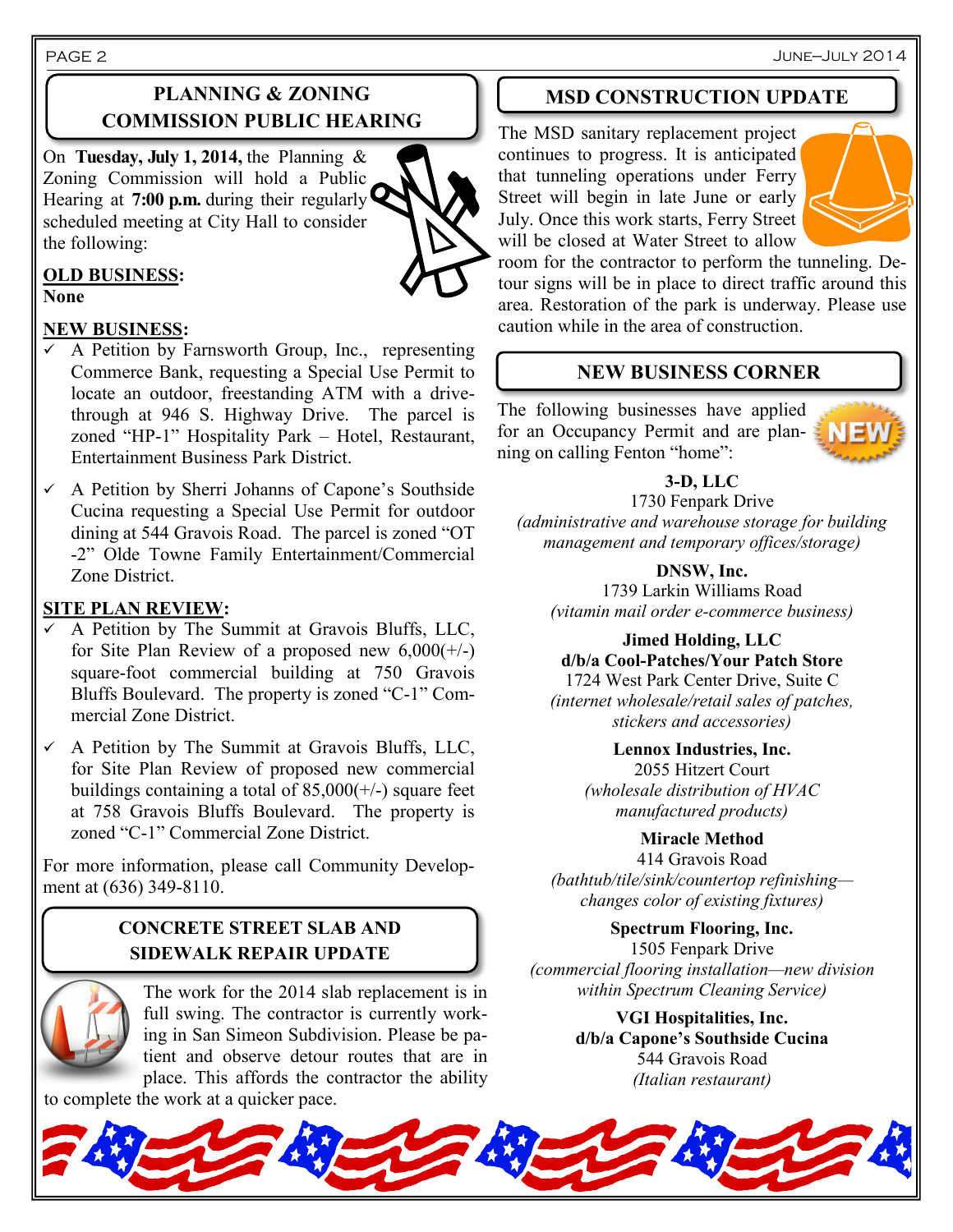PAGE 3 June—July 2014

# **ST. LOUIS COUNTY POLICE—FENTON PRECINCT**

#### **APPLEBEE'S TIP-A-COP PROGRAM**

Fenton Officers will be teaming up with the Fenton Applebee's on Thursday, July 3rd from 11:00 a.m. till 8:00 p.m. for a Tip-a-Cop event. During this event, Officers assist waiters and waitress for lunch and dinner to raise money for Missouri Special Olympics.



#### **BE A RESPONSIBLE PET OWNER**

Everyone wants to be a responsible pet owner. Here are some tips to assist you and your family:

- Don't allow dogs or cats to run at large
- Pets should be leashed when walking them in your neighborhood or at the park
- Pick up after your pet
- Make sure your pet has proof of rabies vaccination
- Don't leave your pet in a hot car
- Don't allow your dog's barking to disturb your neighbors (the actual ordinance defines it as: *barking or other animal noises which produce actual physical or mental discomfort to a normal person of ordinary sensibilities, tastes and habits)*

Other important things to know if you live in the City of Fenton:

- No more than three dogs (over the age of four months) are allowed in the City of Fenton without a kennel permit
- Pit bulls are not allowed

#### **Neighborhood Policing Officer: Officer Aaron Dilks (636) 349-8120, ext. 1123 Precinct Phone (636) 349-8120**

#### **FENTON HISTORICAL SOCIETY**

To all of our loyal supporters, the Fenton Historical Society extends to you our most sincere thank you for once again supporting

the Society by attending our Annual Spring Luncheon, Silent Auction and  $\overline{t}$  hank  $\overline{V}$  and  $\overline{V}$  Antique Appraisal that was held on Saturday, April 26.

When you're in the area, stop by for a visit to our museum. We're open on Wednesdays and Saturdays from 11:00 a.m. to 2:00 p.m.

Our monthly meetings are usually held on the first Thursday of each month. But because of the July 4th holiday, our July meeting will be held on the following Thursday, July 10. Please join us at 7:00 p.m. at #1 Church Street. And remember, you do not have to be a member to attend. Don't forget to visit our website at **www.fentonhistory.com** or give us a call at (636) 326-0808.

# **NOMINATIONS SOUGHT FOR JOHN FABICK COMMUNITY SERVICE AWARD**

Mayor Mike Polizzi and the Board of Aldermen are officially requesting nominations for the annual "John Fabick Community Service Award". This award was named in memory of Mr. Fabick for his dedication to our community and his corporate leadership.

The City of Fenton recognizes that many of its residents, businesses and civic organizations contribute in a significant manner to the City each day, without reward or recognition. These include those that have brought honor upon themselves and the community through some outstanding accomplishment as well as service-minded volunteers who simply want to be involved in the community by serving on a City Board or Commission.

To that end, the City has established a process that will allow for appropriate recognition of an individual, business or civic group, Board or Commission that has contributed a significant and useful service to the community.



Actions being recognized must benefit the City of Fenton or its residents in some manner. The individual must live or be employed within the Fenton City limits and the business or civic group must be located within the City limits.

Nomination forms will be available on July 1, 2014. To obtain a nominating form, contact City Clerk/Manger Diane Monteleone at (636) 343-2080. All nominations must be forwarded to the City Clerk at City Hall by September 30, 2014. A committee comprised of the Mayor and Board of Aldermen will meet to review all nominations for a final decision. The award will be presented at the November Board of Aldermen Meeting.

*"Summer afternoon, summer afternoon; to me those have always been the two most beautiful words in the English language."* — Henry James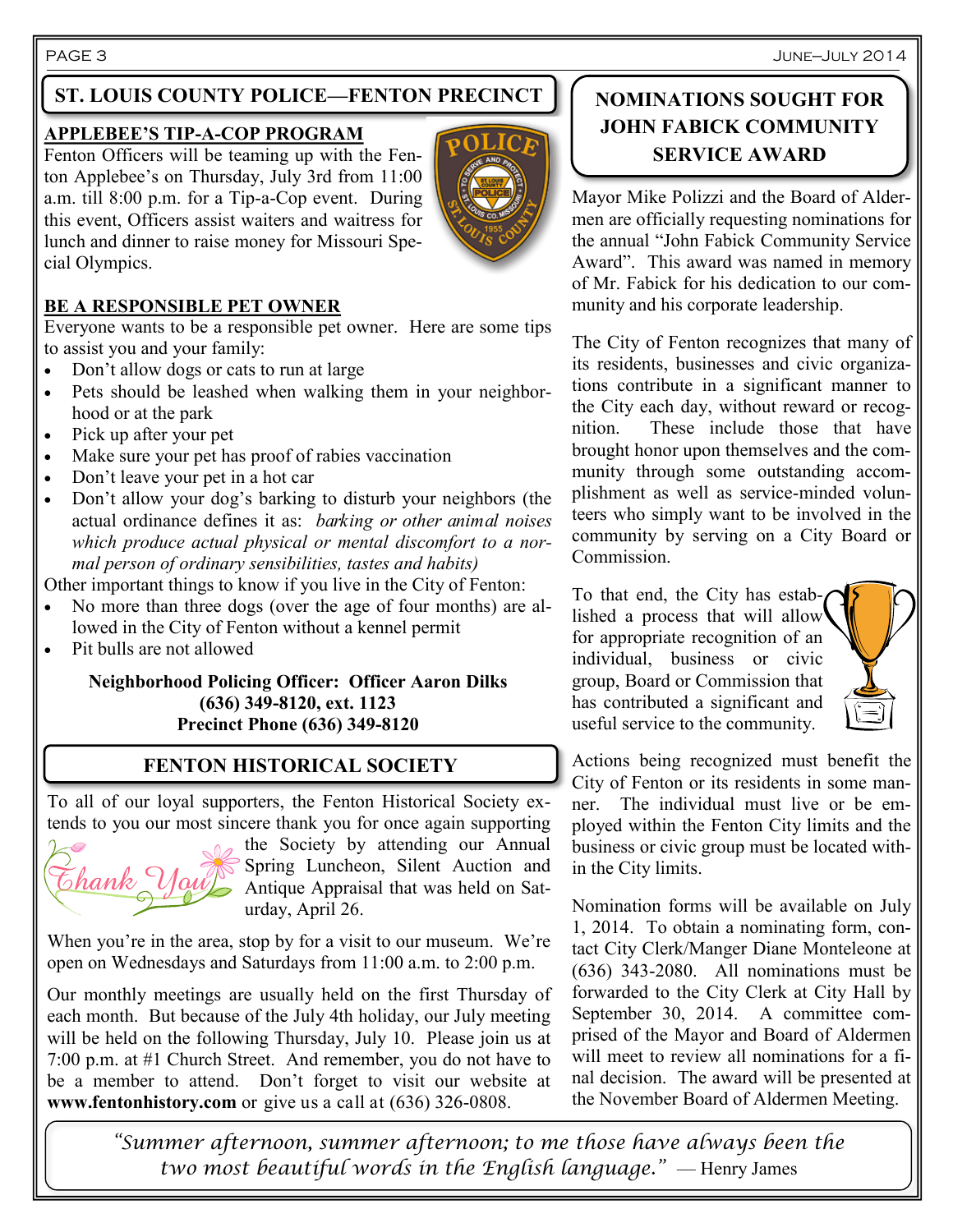# **PARKS & RECREATION HAPPENINGS**



For more information on any of the events/classes listed below, please call **RiverChase at (636) 343-0067** or visit our website, **www.fentonmo.org.**

### **FENTON TRIATHLON**

The annual triathlon will be Saturday, August 2. Registration deadline is July 18. Event starts at 6:30 a.m. For ages 12 and over. Cost: \$50 per person. Call (636) 343-0067 for registration information. Call Andy at (636) 717-3974 if interested in sponsorship information.

#### **INSTRUCTIONAL SOCCER**

**For ages 3 to 8 (must be age 3 at registration).** Get ready for the Fall Soccer League with our Instructional Soccer Program at Valiant Park. Participants will learn the fundamentals of dribbling, passing, and shoot-

ing. Classes will meet on Saturdays for 50 minutes. This is a four (4) week class beginning August 2. Ages 3 to 5 will start at 1:00 p.m. Ages 6 to 8 will start at 2:00 p.m. \$35 for Resident/Member and \$45 for Non-Resident.



#### **YOUTH SOCCER LEAGUES**

**Ages 3 to 4, 5 to 6, 7 to 8 coed.** This is a seven (7) game recreational league. Games will be held at Fenton City Park on Saturday mornings and afternoons. No scores or standings will be recorded. Players will receive a team t-shirt. Last day to register is August 16. Games begin September 6. \$55 for Resident/Member and \$65 for Non-Resident.

*Soccer coaches are needed! Each coach will receive FREE registration credit at end of season.*

#### **TENNIS LESSONS (AGES 5+)**

**Session II runs July 8 to July 31 (No classes week of July 4).** Learn how to play tennis with these three specially designed classes. Classes are 55 minutes long and meet Tuesday and Thursday at Rockwood Summit High School tennis courts.

**Beginner:** Ages 5 to 8. Designed for the student who has never played tennis before. Class starts at 8:00 a.m.

**Intermediate: Ages 8 to 14.** Designed for the student that has played tennis but still needs work on their skill. Class starts at 9:00 a.m.

**Advanced: Ages 14+.** Designed for middle school students and older who play tennis on a regular basis (team or club). Class starts at 10:00 a.m. \$55 for Residents/Members and \$65 for Non-Members.

# RIVERCHASE SUMMER HOURS

Throughout the Summer, RiverChase will have extended **SATURDAY** operating hours of 8:00 a.m. to 8:00 p.m. This will continue through Saturday, August 30.

# July 4—holiday hours

RiverChase operating hours: 8:00 a.m. to 6:00 p.m. Open Swim hours: 11:00 a.m. to 5:30 p.m.

# **2014 SOFTBALL SEASON**

Leagues fill up fast! Get your team registered early! Teams can sign up for competitive or recreational. All session start dates are dependent on rain



outs and number of teams in the league. Deadline to register is one (1) week prior to initial session date. For further information on all leagues (spring, summer, fall) please contact RiverChase at (636) 343-0067 or visit www.fentonmo.org for updated league session dates.

#### **MEN'S SOFTBALL**

Lighted Fields, evening game times of 6:30, 7:30, 8:30, 9:30. This is a 16-game, 8-week Doubleheader League. Games played Monday through Friday and Sunday afternoon/ night. Fee: \$640.

#### **CO-ED SOFTBALL**

Natural Light Fields, game times start at 6:00 p.m. This is a 14-game, 7-week Doubleheader League. Games played Monday through Friday and Sunday afternoon/night. Fee: \$460.

#### **WOMEN'S SOFTBALL**

Ten (10) Single Games League. Games played on Tuesday nights. Fee: \$350.

# **FLICK N' FLOAT**

Enjoy a night out with the family while watching box office hits on the BIG SCREEN! Movies will be shown at River-Chase's outdoor pool. Pre-show activities include Sammy J Ballon Creations and other fun things for the kids. Movies start at approximately 8:30 p.m.

#### **July 19: The Lego Movie**

Enter thru outside pool gate to purchase tickets. \$5.00 for adults and \$4.00 for youth. Thank you to our Premium Sponsors: Fenton Area Chamber of Commerce, Penn Station East Coast Subs, Chiropractic Accident & Wellness Center of Fenton, Mercy Clinic Urgent Care, CJS Roofing

Company, Olde Towne Fenton Veterinary Hospital, Renewal by Anderson, UniQue Ideas N' More.





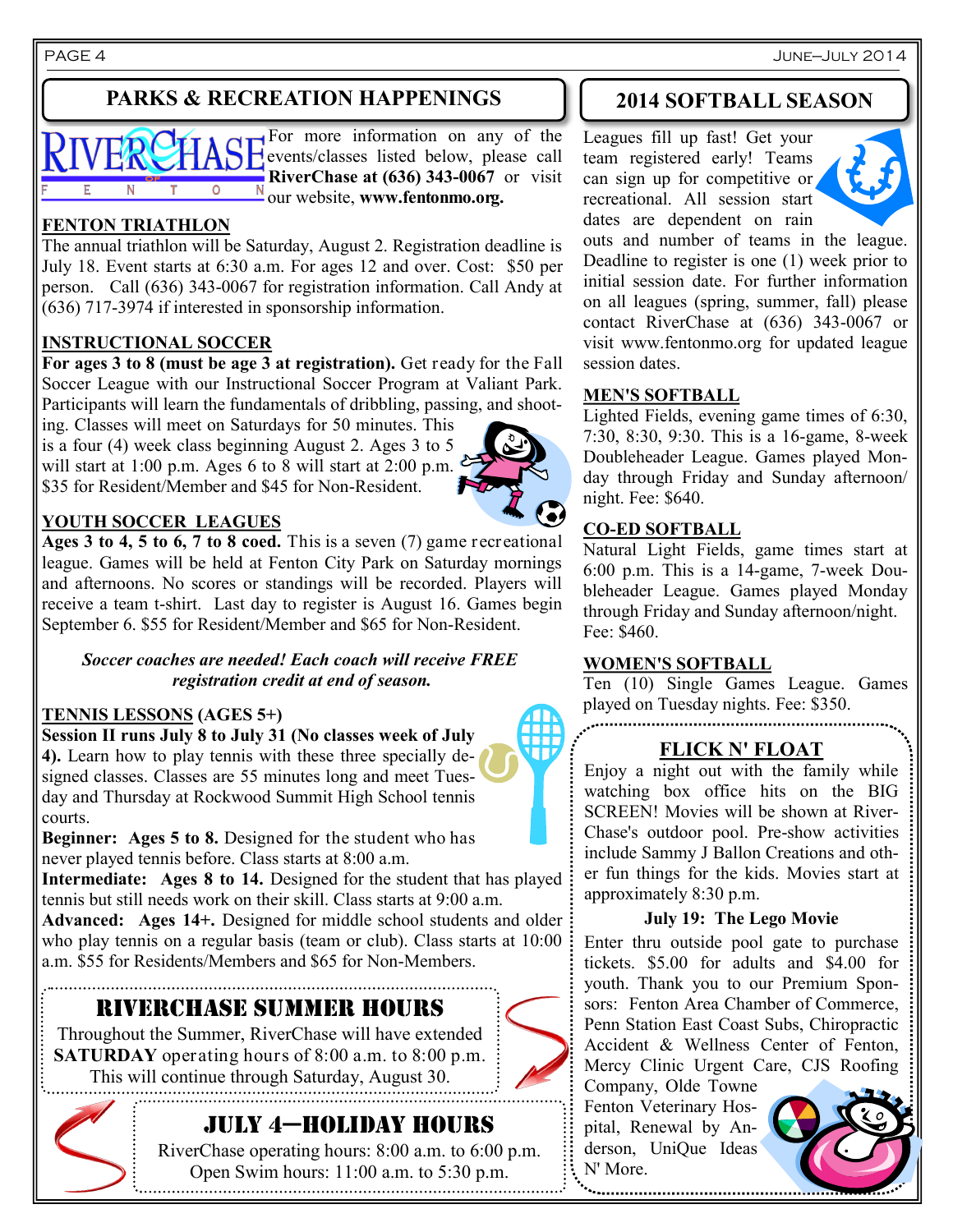### **DECISIONS FROM THE MAY 22 AND JUNE 5, 2014 BOARD OF ALDERMEN MEETINGS**

#### *DECISIONS*

- Approved appointment of Christopher Graville, The Graville Law Firm, LLC as Prosecuting Attorney for the City.
- Approved the reappointment of Wayne Berry to the Board of Adjustment.
- Approved a liquor license for Smoke N Bottle, 978 S. Highway Drive.
- Approved a budget adjustment to add \$120,000 to the 2014 Slab Replacement Program.
- Approved seeking bids for pool Funbrellas.
- Approved seeking bids for pool deck lounge chairs.
- Approved seeking bids for painting the Navajo.
- Approved request for the City to retain Eyemed Vision Care, Select Plan H, as the employees' Vision Insurance provider with a 48-month rate guarantee.

#### *ORDINANCES*

- **#3417** Ord. approving a Boundary Adjustment Plat to consolidate 1420 and 1422 Uthoff Farm Trail into one lot and directing that the same be recorded with the St. Louis County Recorder of Deeds.
- **#3418** Ord. approving a Boundary Adjustment Plat to adjust the common side property line of Lot 16 and 17 in the Estates of Uthoff Valley Subdivision and directing that the same be recorded with the St. Louis County Recorder of Deeds.
- **#3419** Ord. approving a Supplemental Cooperation Agreement with St. Louis County, Missouri for the allocation of Community Development Block Grant Funds for the year 2014.
- **#3420** Ord. approving an initial Funding Agreement in connection with the proposed development of Fenton Logistics Park.
- **#3421** Ord. repealing Article XI "Offenses Concerning Alcohol and Drugs" and adopting a new Article XI relating to the same subject.
- **#3422** Ord. approving a Health Insurance Plan for eligible City of Fenton Employees with United Healthcare.
- **#3423** Ord. approving Life, AD&D, Voluntary Life, and Dental Insurance Plans for eligible City of Fenton Employees with Principal.
- **#3424** Ord. approving a Long Term Disability Plan for eligible City of Fenton Employees with Assurant Employee Benefits.
- **#3425** Ord. appointing a Prosecuting Attorney and authorizing the Mayor to execute a contract for Prosecuting Attorney with Christopher B. Graville and The Graville Law Firm, LLC.

#### **AMERENUE PROJECT**

AmerenUE is planning to start a project in the San Simeon Subdivision. They will be performing maintenance on the underground utility lines. Residents within the area of work will notice locate markings on the street and



lawn areas indicating locations of existing utilities.

SENIOR LUNCH & BINGO AT RIVERCHASE

Wednesday, July 9 at 10:30 a.m. \$6.50 per person. BBQ Pork Sandwich for lunch.



# **SALES TAX REDISTRIBUTIONS TO ST. LOUIS COUNTY FOR MAY 2014**

| "A" Sales Tax Summary |                                                       | "B" (Pool) Sales Tax Summary |                      | <b>Combined Sales Tax Summary</b> |                      |
|-----------------------|-------------------------------------------------------|------------------------------|----------------------|-----------------------------------|----------------------|
| Generated             | <b>Redistributed</b>                                  | Generated                    | <b>Redistributed</b> | Generated                         | <b>Redistributed</b> |
| \$390,850             | $$180,514(46.2\%)$                                    | \$246.411                    | $$242,001 (98.2\%)$  | \$637,261                         | $$422,515(66.3\%)$   |
|                       | $\cdots$ $\cdots$ $\cdots$ $\cdots$ $\cdots$ $\cdots$ |                              |                      |                                   |                      |

The total amount redistributed for 2014 is \$1,181,705.